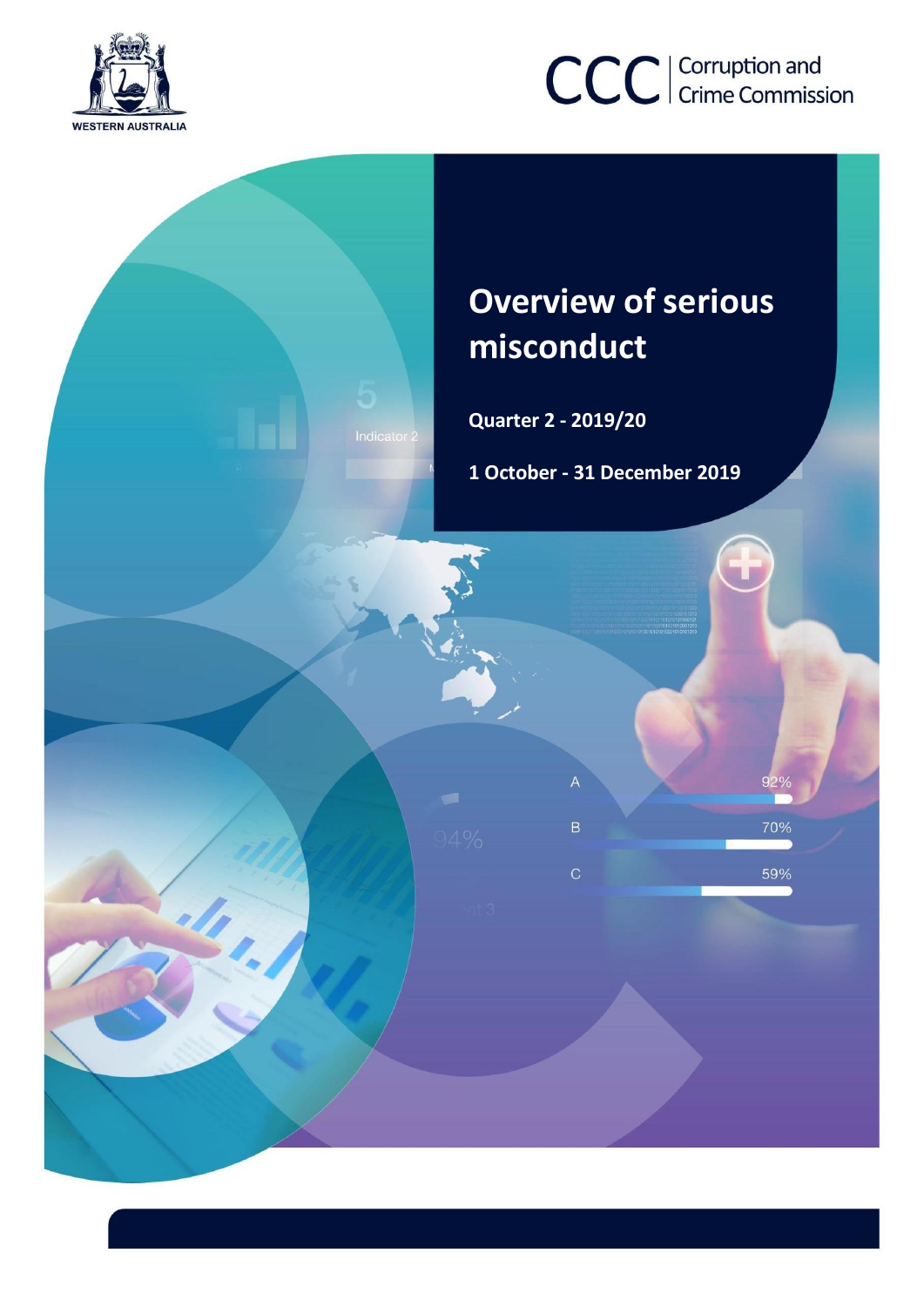Corruption and<br>Crime Commission

# **WA Police Force**

#### **Allegation categories**



# **WA public sector (excluding WA Police Force)**

### **Allegation categories**



Allegations were identified between 1 October 2019 and 31 December 2019 from notifications received by the Commission.

#### **Contact the Corruption and Crime Commission**

Level 5, 45 Francis Street  $\odot$ Northbridge WA 6003

General Enquiries (08) 9215 4888  $\bullet$ Report Corruption 1800 809 000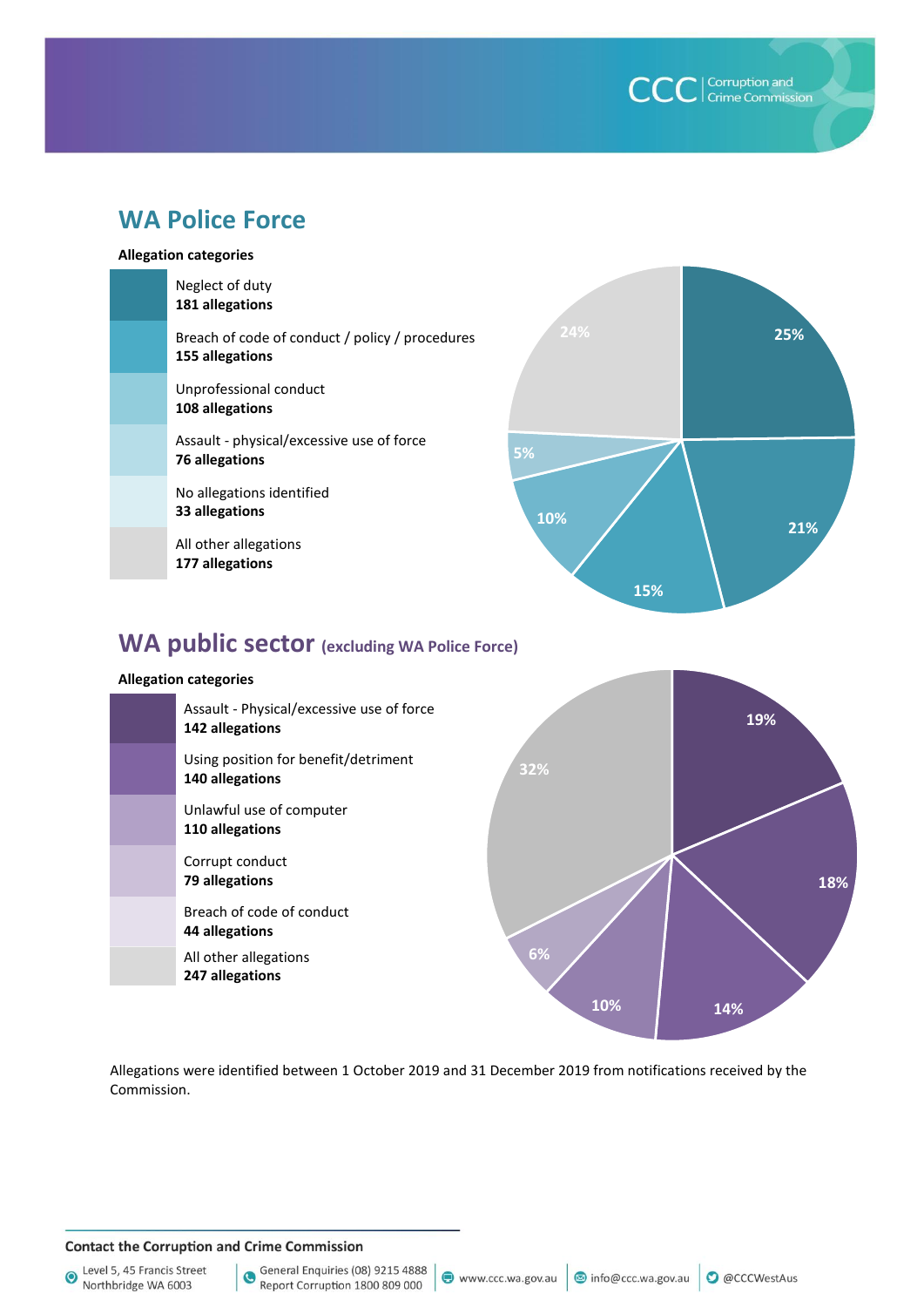|                                         | Q3 2018/2019 |      | Q4 2018/2019 Q1 2019/2020 Q2 2019/2020 |      |
|-----------------------------------------|--------------|------|----------------------------------------|------|
| <b>Number of allegations identified</b> | 1034         | 1836 | 1314                                   | 1492 |

#### **Table 1. Public sector allegations**

| <b>Allegation category</b>             | Q3 2018/2019<br>No. | Q4 2018/2019<br>No. | Q1 2019/2020<br>No. | Q2 2019/2020<br>No. |
|----------------------------------------|---------------------|---------------------|---------------------|---------------------|
| Western Australia Police Force         | 616                 | 1,129               | 728                 | 730                 |
| Independent agencies/authorities       | 123                 | 236                 | 115                 | 262                 |
| WA Health                              | 92                  | 68                  | 269 <sup>1</sup>    | 110                 |
| Local government                       | 76                  | 214                 | 86                  | 120                 |
| Department of Justice                  | 61                  | 97                  | 69                  | 74                  |
| Department of Education                | 6                   | 19                  | 12                  | $154^2$             |
| Subject agency not within jurisdiction | 60                  | 73                  | 35                  | 42                  |
| <b>Total</b>                           | 1.034               | 1,836               | 1.314               | 1492                |

#### **Table 2. Allegation Source**

| Section of Act reported under                 | Q3 2018/2019   |       | Q4 2019/2020 |      | Q1 2019/2020 |      | Q2 2019/2020 |       |
|-----------------------------------------------|----------------|-------|--------------|------|--------------|------|--------------|-------|
|                                               | No.            | %     | No.          | %    | No.          | %    | No.          | %     |
| s.28 Notifications from notifying authorities | 554            | 53.0% | 1.125        | 61%  | 758          | 58%  | 859          | 57.5% |
| s. 25 Reports from the public                 | 472            | 46.0% | 693          | 38%  | 516          | 39%  | 626          | 42.0% |
| s.45M(d) Public Sector Commission             | 6              | 0.5%  | 18           | 1%   | 36           | 2%   |              | 0.5%  |
| s.26 Commission's own proposition             | $\overline{2}$ | 0.5%  | 0            | 0%   | 4            | 1%   | 0            | 0%    |
| <b>Total</b>                                  | 1.034          | 100%  | 1.836        | 100% | 1.314        | 100% | 1492         | 100%  |

#### **Table 3. Allegations: Western Australian Police Force by category**

| <b>Allegation category</b>            | Q3 2018/2019 |     | Q4 2018/2019 |     | Q1 2019/2020 |     | Q2 2019/2020 |     |
|---------------------------------------|--------------|-----|--------------|-----|--------------|-----|--------------|-----|
|                                       | No.          | %   | No.          | %   | No.          | %   | No.          | %   |
| Neglect of duty                       | 142          | 23% | 283          | 25% | 175          | 24% | 181          | 25% |
| Breach of code of conduct/policy etc. | 84           | 14% | 158          | 14% | 160          | 22% | 155          | 21% |
| Unprofessional conduct                | 132          | 21% | 231          | 20% | 108          | 15% | 108          | 15% |
| Physical/excessive use of force       | 82           | 13% | 138          | 12% | 74           | 10% | 76           | 10% |
| No allegation identified              | 18           | 3%  | 57           | 5%  | 41           | 6%  | 33           | 4%  |
| <b>Total</b>                          | 458          | 74% | 867          | 76% | 558          | 77% | 553          | 76% |

#### **Contact the Corruption and Crime Commission**

Level 5, 45 Francis Street Northbridge WA 6003

1

<sup>1</sup> Allegations processed in this category were higher than previous quarters due to a proactive audit of an agency restricted-access computer system.

<sup>&</sup>lt;sup>2</sup> This number includes a bulk notification of allegations to the Commission by the Department of Education relating to matters that occurred across all four quarters of the 2018/2019 Financial Year.

General Enquiries (08) 9215 4888 Report Corruption 1800 809 000